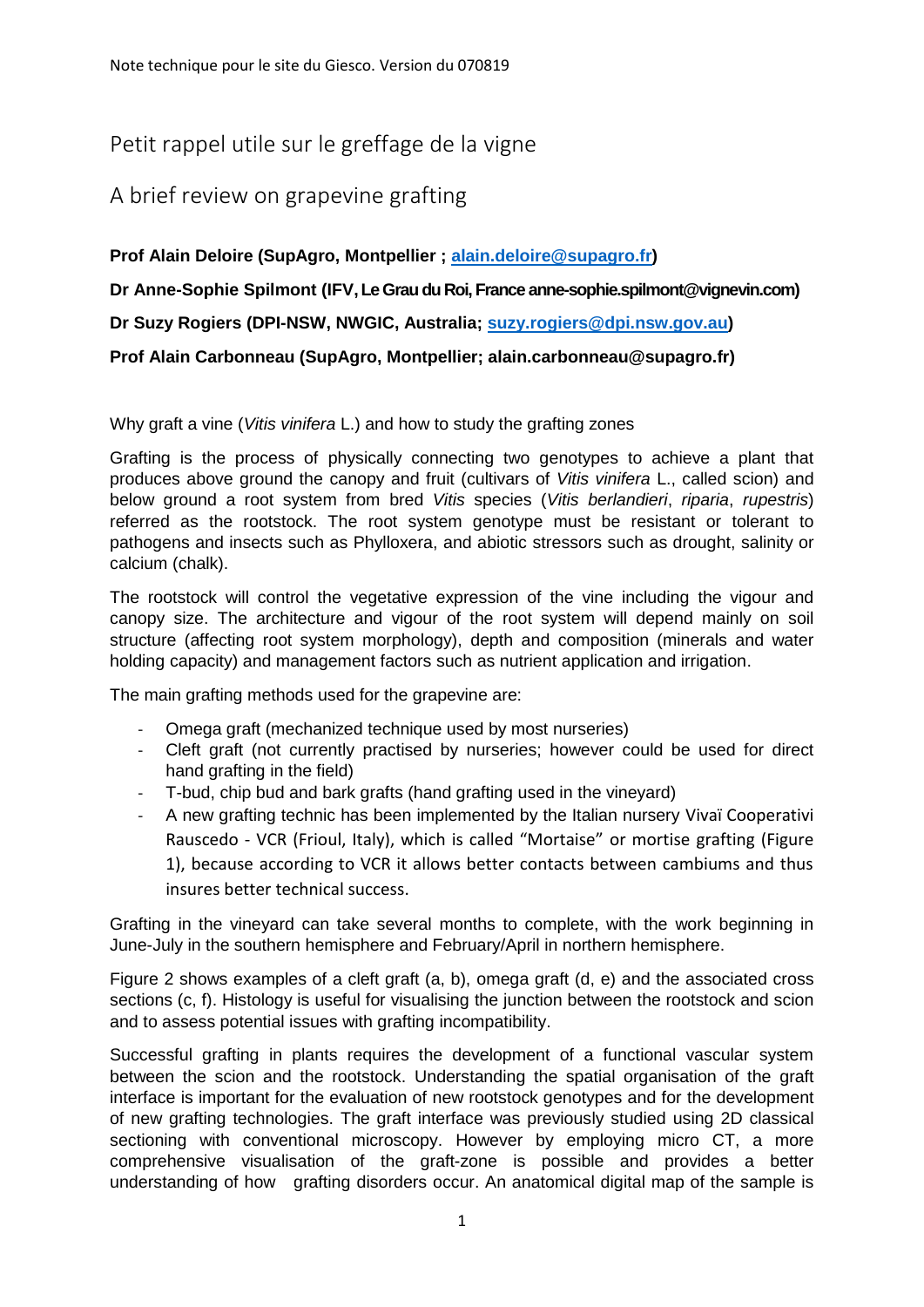created upon scanning. Multiple 2D slices of the scanned area can be made in any direction, at any time. A living sample can be scanned multiple times to study the development of the graft region over time. Unlike classical histology, X-ray tomography is none destructive so it can be used to image intact live plants. This method may also be used to follow the kinetics of tissue development at the graft interface using reduced doses of X-ray (X-rays can in some cases damage the cells). With the X-ray tomography, we were able to identify the main important tissues such as the pith, xylem and phloem vessels and the necrotic tissues (cf. figures 3 and 4).

Figure 3 shows an omega graft zone of Pinot gris on 110 Richter in longitudinal view: (a) is a healthy plant with good vascular continuality and no grafting disorder symptoms; (b) is a plant with poor vascular continuity and classical symptoms of graft incompatibility. The causes of graft incompatibility-disorders are numerous: genotype, viruses, poor grafting conditions in nurseries and desiccation. The type of graft appears to have little influence on the overall success of the union.

In Figure 4 we illustrate the difference between a good (A) and a bad graft (B) several months after grafting. In the "good graft", the tissues were continuously produced and the density of wood is very homogeneous. It is difficult to identify the interface between the rootstock and the scion. Many vessels, produced after grafting, are organized in a compact mass (C).

By contrast, in the "bad graft", the wood appears heterogeneous: the dark grey, less dense tissues are necrotic wood. The contact area between the two partners is also limited and very few vessels were produced resulting in a limited connection between the rootstock and scion (D).

## **References**

BESTER A.J., KRAEVA E., DU PLESSIS A., SCHMEISSER M. AND DELOIRE A. 2012. Use of X-ray micro-computed tomography for detection and studying of grapevine grafting-disorders. *South African Society of Viticulture & Oenology*, Poster.

CARBONNEAU et al., 2015, *Dunod Editor*, 573p.

CARBONNEAU A., TORREGROSA L., 2018. Le greffage de la vigne. *Revue des Jardins de France, Société Nationale d'Horticulture de France* - N° Special 2018, 92 p.

DELOIRE A. 1981. Etude histologique du greffage herbacé de combinaisons compatibles du genre *Vitis*. *Vitis* 20, 85-92.

MAYEUL MILIEN, ANNE-SOPHIE RENAULT-SPILMONT, SARAH JANE COOKSON, AMELIE SARRAZIN, JEAN-LUC VERDEIL. 2012. Visualization of the 3D structure of the graft union of grapevine using X-ray tomography. *Scientia Horticulturae*, 144, 130-140.

IGNACIO SERRA, ALBERT STREVER, PHILIP A. MYBURGH AND ALAIN DELOIRE. 2013. A review of the interaction between rootstocks and cultivars (*Vitis vinifera* L.) to enhance drought tolerance in grapevine. *Australian Journal of Grape and Wine Re*search, *20, 1 – 14*.

SPILMONT A.S and VERDEIL J.L. Functioning scenario of successful omega bench grafting of grapevine. *International Symposium on vegetable Grafting*, University of Tuscia, Viterbo (Italy), 3-5 oct 2011.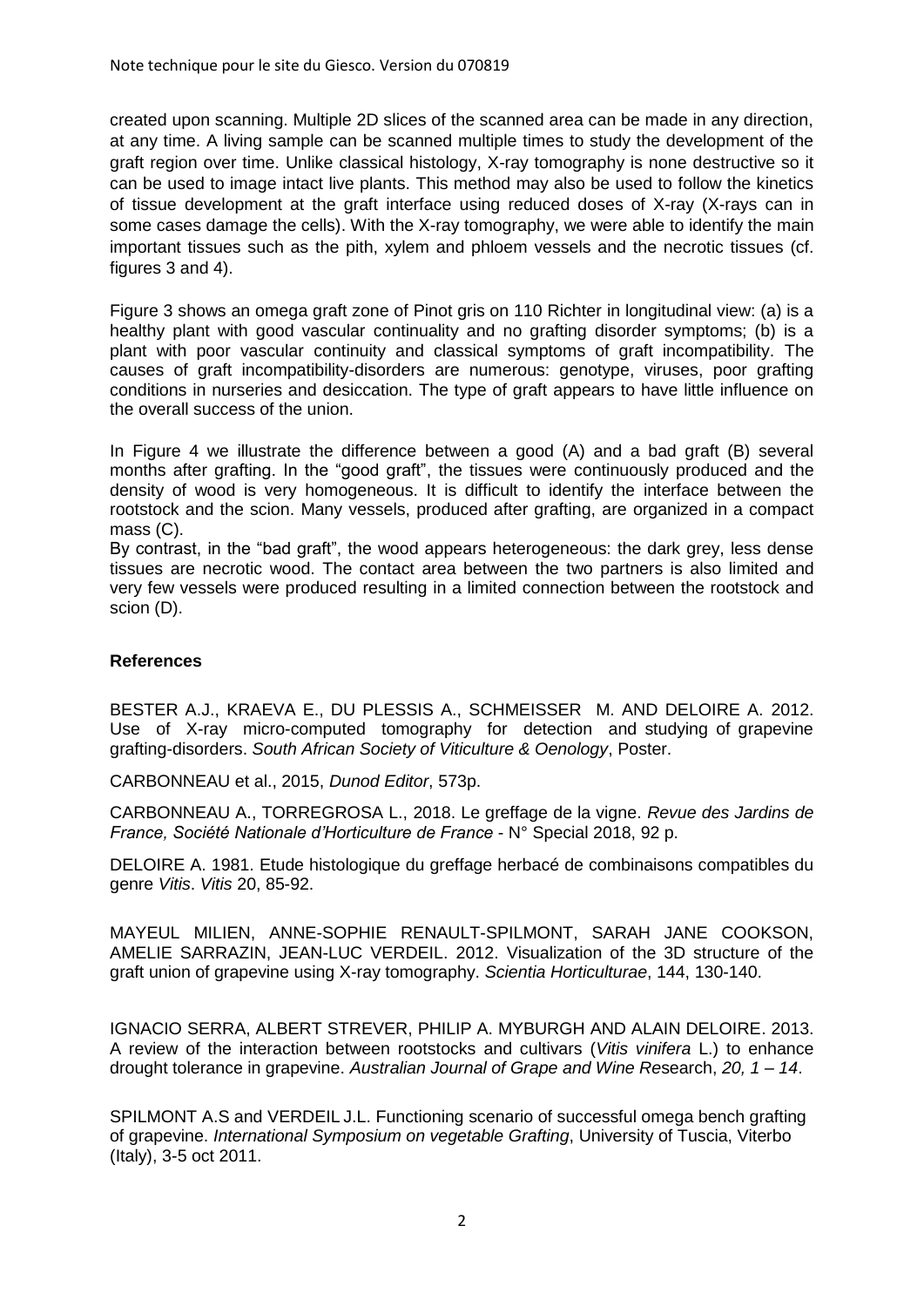Note technique pour le site du Giesco. Version du 070819

STEF C. Le greffage sans l'oméga, 2016*. La Vigne*, 290, 30-31.



Figure 1 : Example of mortise grafting (greffe en mortaise) developed by the nursery Rauscedo and which is mechanised. This type of graft allows to increase the contact area at the grafting zone level between the scion and the rootstock (La Vigne, 2016).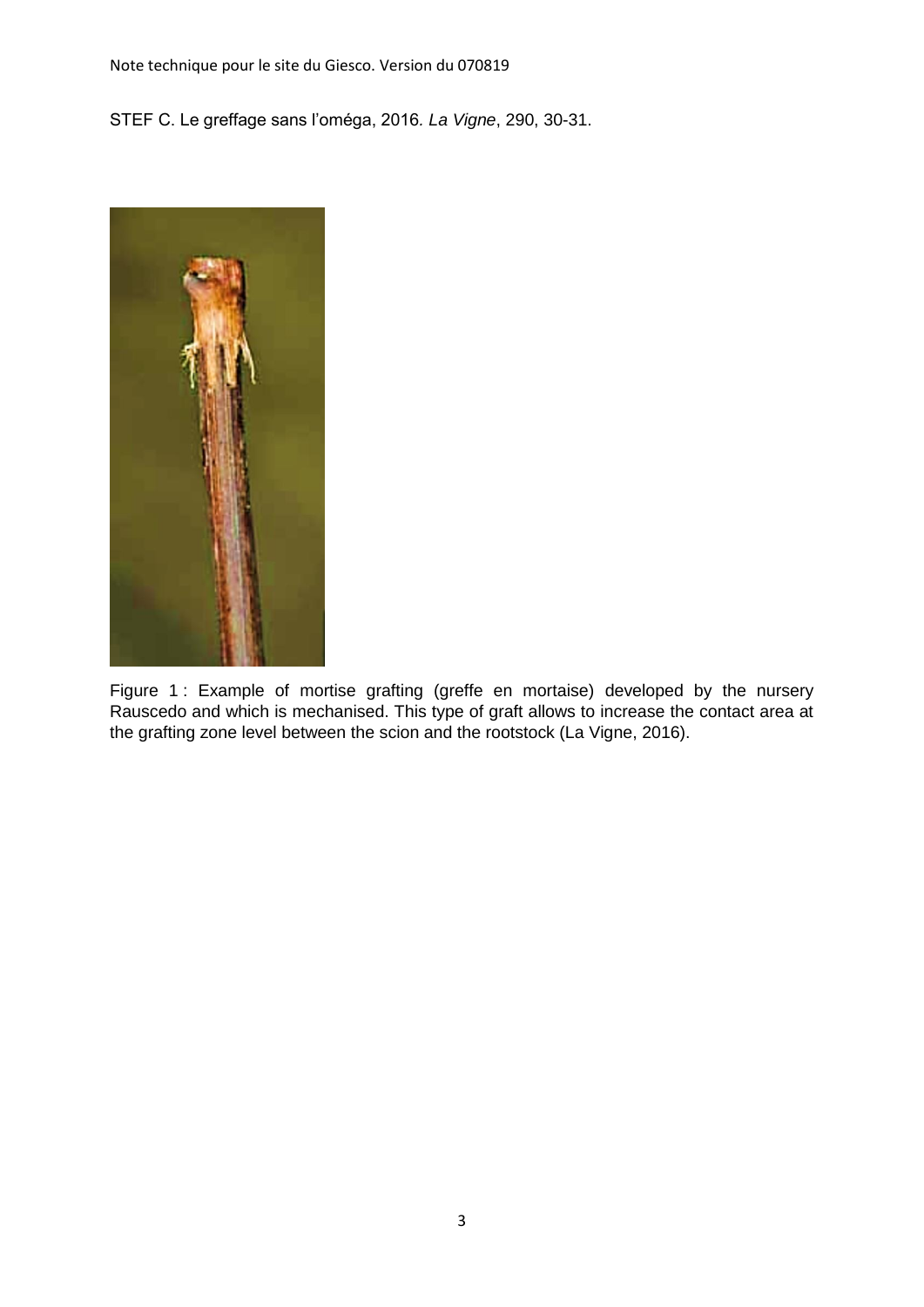

Figure 2: Examples of cleft (a, b, c) and omega (d, e, f) grafts: schemes, photos and histological sections across graft union

Histological analyses allow observing how the junction is achieved through the callusing process. In the Omega graft (d, e) colored by Toluidine blue (f), callus (Ca) development between the scion (SC) and the rootstock (RT) 6 weeks post-grafting (From A.S. Spilmont, IFV)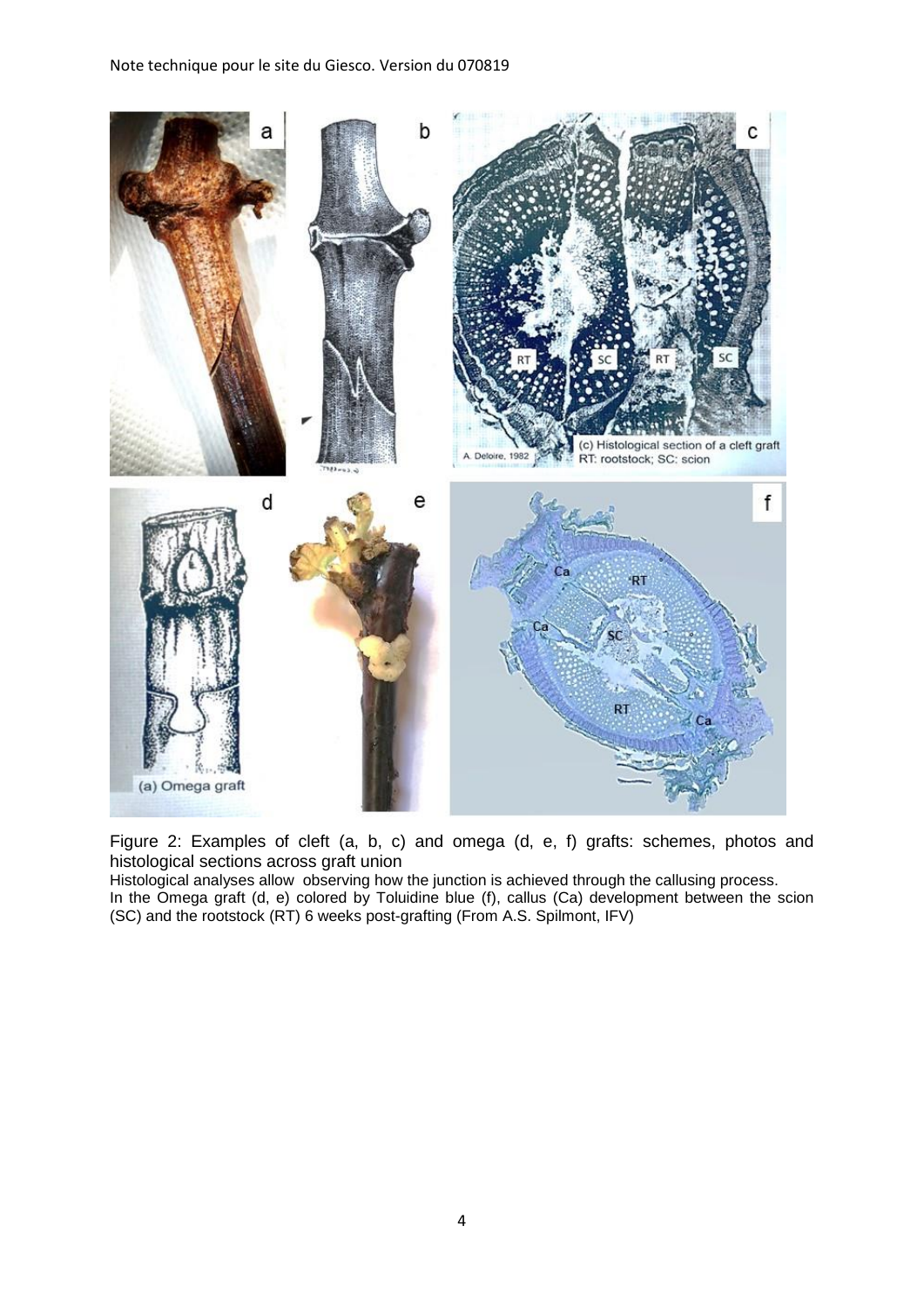## Note technique pour le site du Giesco. Version du 070819



Figure 3: Longitudinal sections and tomography views of Omega graft zones of Pinot gris on 110 Richter: (a) is a healthy plant with good vascular continuity and no grafting disorder symptoms; (b) is a sick plant with poor vascular continuity and classical symptoms of graft incompatibility.